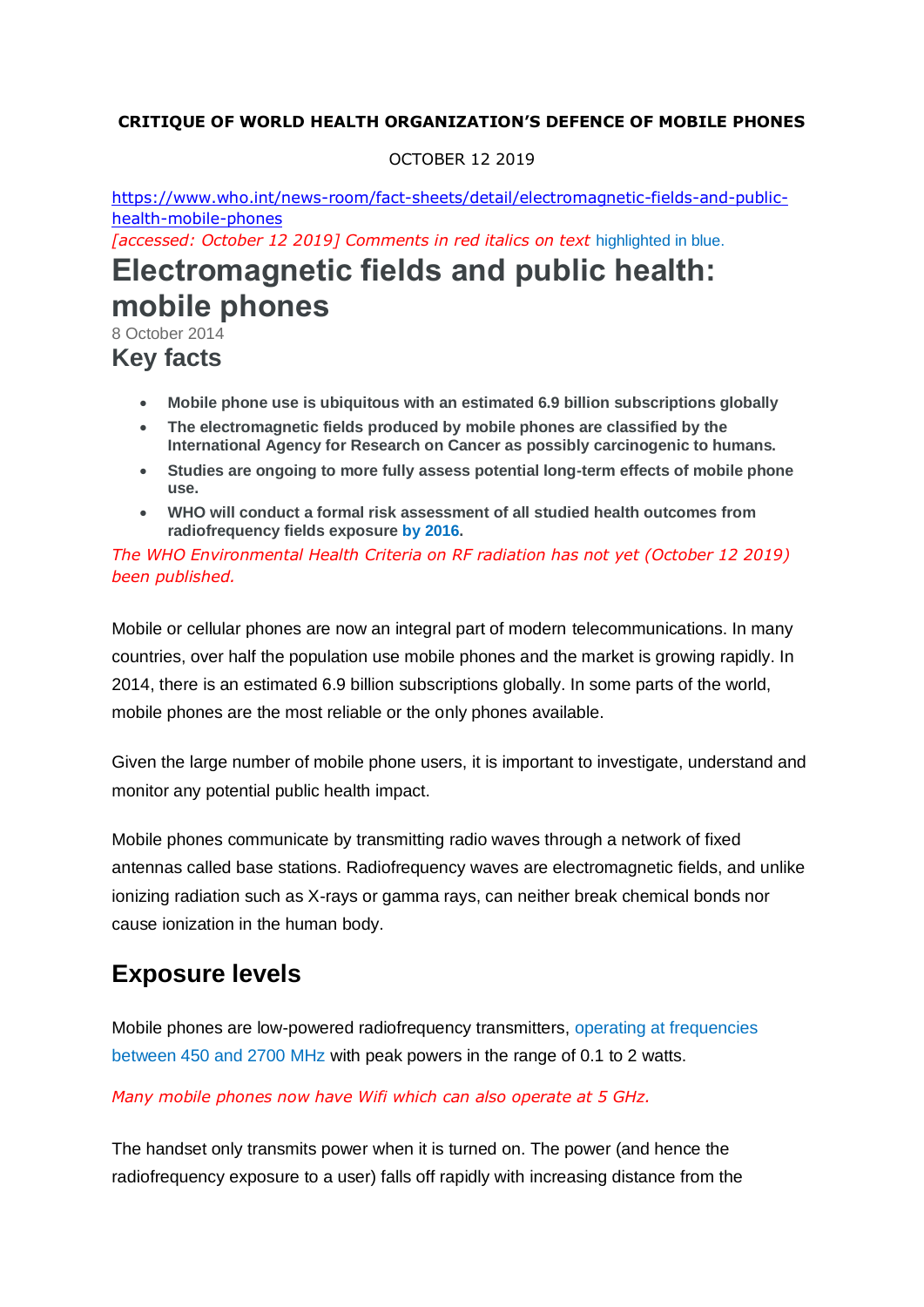handset. A person using a mobile phone 30–40 cm away from their body – for example when text messaging, accessing the Internet, or using a "hands free" device – will therefore have a much lower exposure to radiofrequency fields than someone holding the handset against their head.

 $\_$  , and the set of the set of the set of the set of the set of the set of the set of the set of the set of the set of the set of the set of the set of the set of the set of the set of the set of the set of the set of th

In addition to using "hands-free" devices, which keep mobile phones away from the head and body during phone calls, exposure is also reduced by limiting the number and length of calls. Using the phone in areas of good reception also decreases exposure as it allows the phone to transmit at reduced power. The use of commercial devices for reducing radiofrequency field exposure has not been shown to be effective.

Mobile phones are often prohibited in hospitals and on airplanes, as the radiofrequency signals may interfere with certain electro-medical devices and navigation systems.

## **Are there any health effects?**

A large number of studies have been performed over the last two decades to assess whether mobile phones pose a potential health risk. To date, no adverse health effects have been established as being caused by mobile phone use.

*Wrong and misleading: there are hundreds of studies proving adverse health effects. For some references see:* [Selected Studies on ES and EHS](http://www.es-uk.info/wp-content/uploads/2018/05/Selected%20ES%20and%20EHS%20studies.pdf)

#### **Short-term effects**

Tissue heating is the principal mechanism of interaction between radiofrequency energy and the human body.

*Wrong: the principal mechanisms are all non-thermal. There are numerous proven nonthermal effects established since 1932. In contrast, there is no proof at all that tissue heating is the cause of the established effects of electrosensitivity, infertility, neurological and cardiovascular damage, and cancers, since studies solely with heat do not show these effects caused by non-thermal RF radiation.*

At the frequencies used by mobile phones, most of the energy is absorbed by the skin and other superficial tissues, resulting in negligible temperature rise in the brain or any other organs of the body.

A number of studies have investigated the effects of radiofrequency fields on brain electrical activity, cognitive function, sleep, heart rate and blood pressure in volunteers. To date, research does not suggest any consistent evidence of adverse health effects from exposure to radiofrequency fields at levels below those that cause tissue heating.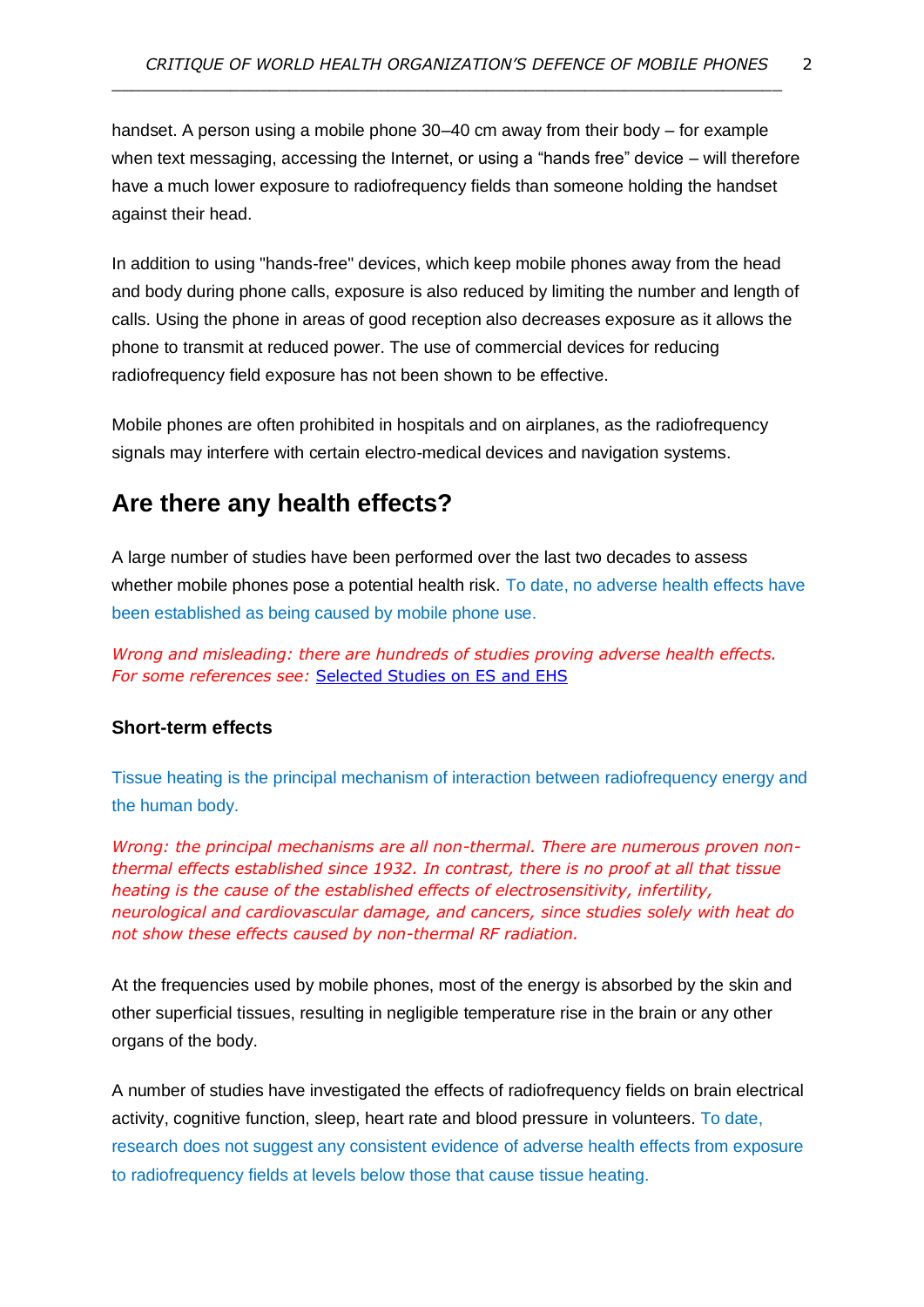*Wrong and misleading: there are hundreds, if not thousands, of studies consistently confirming such adverse non-thermal effects. Since all mobile phones are not allowed to exceed heating guidelines, all the proven effects including electrosenitivity and cancers must be caused by non-thermal exposures.*

 $\_$  , and the set of the set of the set of the set of the set of the set of the set of the set of the set of the set of the set of the set of the set of the set of the set of the set of the set of the set of the set of th

Further, research has not been able to provide support for a causal relationship between exposure to electromagnetic fields and self-reported symptoms, or "electromagnetic hypersensitivity".

*Wrong and misleading: there are hundreds, if not thousands, of studies confirming such effects since the first description of RF electrosensitivity in a medical study of 1932.*

#### **Long-term effects**

Epidemiological research examining potential long-term risks from radiofrequency exposure has mostly looked for an association between brain tumours and mobile phone use. However, because many cancers are not detectable until many years after the interactions that led to the tumour, and since mobile phones were not widely used until the early 1990s, epidemiological studies at present can only assess those cancers that become evident within shorter time periods. However, results of animal studies consistently show no increased cancer risk for long-term exposure to radiofrequency fields.

#### *Wrong and misleading: for instance, the \$4.5 million USAF study from 1980 showed that RF radiation caused cancer with an odds ratio of 4.27, confirmed by the \$30 million NTP study from 1999 which showed 'clear evidence' that RF radiation causes cancer.*

Several large multinational epidemiological studies have been completed or are ongoing, including case-control studies and prospective cohort studies examining a number of health endpoints in adults. The largest retrospective case-control study to date on adults, Interphone, coordinated by the International Agency for Research on Cancer (IARC), was designed to determine whether there are links between use of mobile phones and head and neck cancers in adults.

The international pooled analysis of data gathered from 13 participating countries found no increased risk of glioma or meningioma with mobile phone use of more than 10 years. There are some indications of an increased risk of glioma for those who reported the highest 10% of cumulative hours of cell phone use, although there was no consistent trend of increasing risk with greater duration of use. The researchers concluded that biases and errors limit the strength of these conclusions and prevent a causal interpretation.

*Since then the conclusion that the increased risk of cancer was caused by RF radiation has been confirmed by other studies, such as the CERENAT study from 2004 and further studies by Hardell et al.*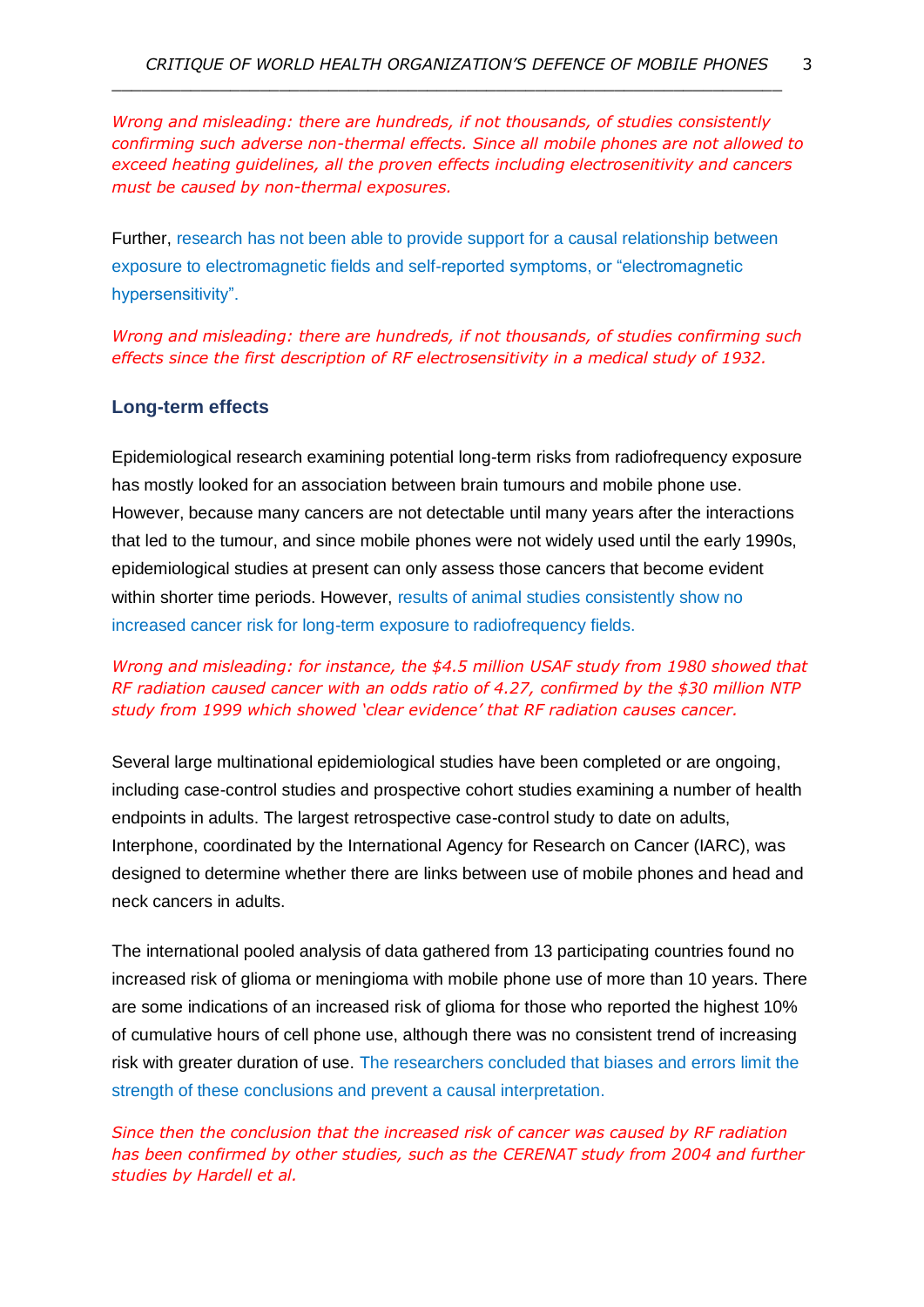Based largely on these data, IARC has classified radiofrequency electromagnetic fields as possibly carcinogenic to humans (Group 2B), a category used when a causal association is considered credible, but when chance, bias or confounding cannot be ruled out with reasonable confidence.

 $\_$  , and the set of the set of the set of the set of the set of the set of the set of the set of the set of the set of the set of the set of the set of the set of the set of the set of the set of the set of the set of th

*Most carcinogens are first categorized as 2B Possible until there is sufficient evidence to reclassify them as 2A Probable or class 1 Certain. Since 2011 the quality and quantity of evidence that RF radiation is a carcinogen has grown considerably. The 'clear evidence' (top category) that RF causes cancer found by the NPT and Ramazzini studies provides 'sufficient animal evidence', which, together with the established mechanisms, such as gene expression, DNA damage, VGCCs, oxidative stress, free radicals etc, means that the majority-viewpoint scientists have considered since 2018 that the evidence now meets the criteria for RF radiation to be reclassified as a class 1 Certain human carcinogen.*

While an increased risk of brain tumors is not established,

*Wrong: the Philips et al study showed a doubling of the worst form of brain tumour over 1995-2015. This has now been confirmed by similar studies elsewhere.*

the increasing use of mobile phones and the lack of data for mobile phone use over time periods longer than 15 years warrant further research of mobile phone use and brain cancer risk. In particular, with the recent popularity of mobile phone use among younger people, and therefore a potentially longer lifetime of exposure, WHO has promoted further research on this group. Several studies investigating potential health effects in children and adolescents are underway.

## **Exposure limit guidelines**

Radiofrequency exposure limits for mobile phone users are given in terms of Specific Absorption Rate (SAR) – the rate of radiofrequency energy absorption per unit mass of the body.

*Wrong: international long-term biological guidelines give exposure limits in terms of the peak electric field in Volts per metre (V/m) or power density (Watts per metre). Only the obsolete short-term heating guidelines such as ICNIRP's and IEEE's still use the invalidated heating metrics such as Watts per kilogram (W/kg) or SAR.*

Currently, two international bodies [ICNIRP and IEEE],

*Misleading: these two private and self-elected groups, the ICNIRP and IEEE, are simply the two composed of minority-viewpoint members who support the wireless industry. There are other international and independent groups composed of majority-viewpoint scientists which produce international long-term biological guidelines. These include:* [Bionitiative 2012,](https://bioinitiative.org/)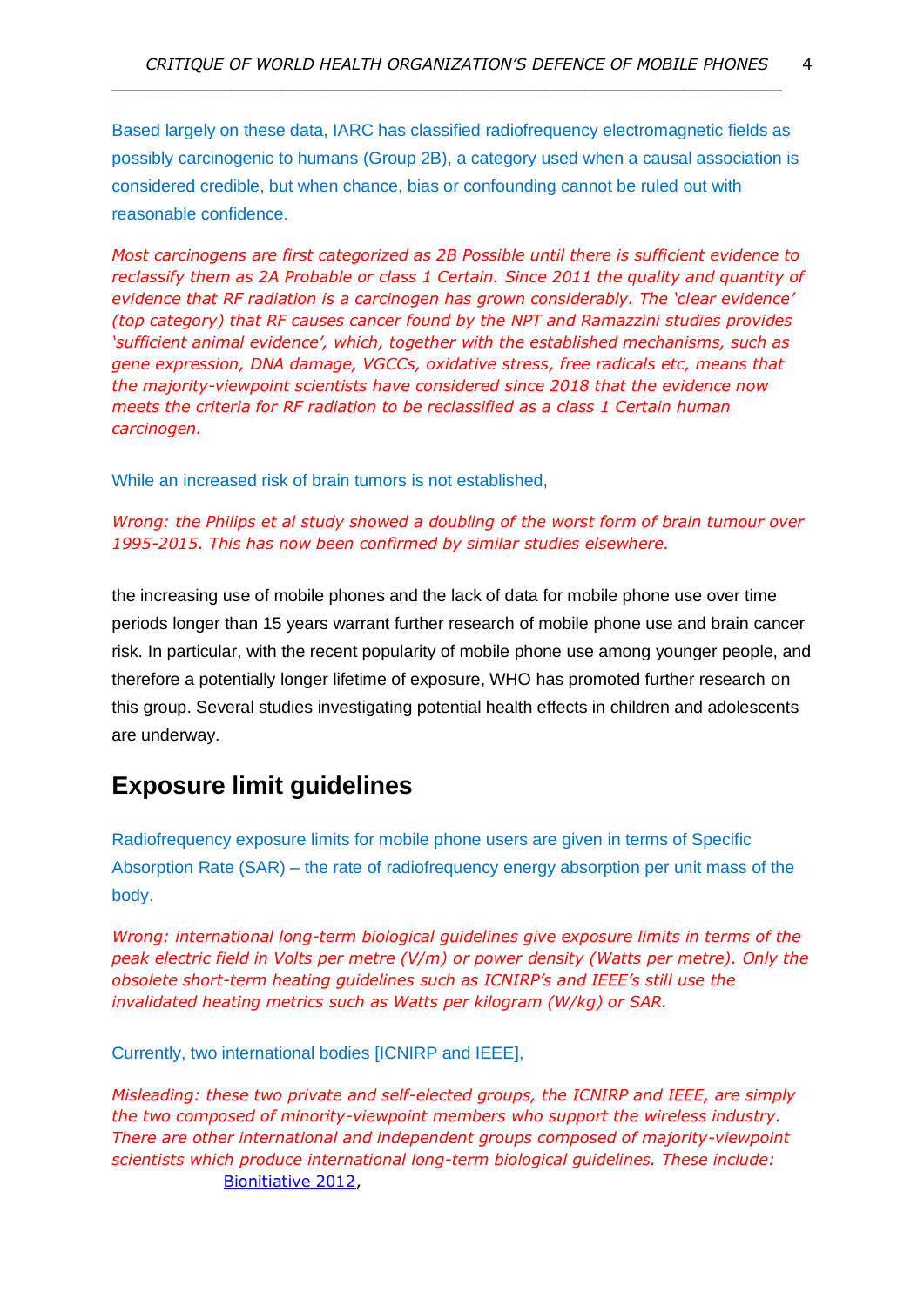$\_$  , and the set of the set of the set of the set of the set of the set of the set of the set of the set of the set of the set of the set of the set of the set of the set of the set of the set of the set of the set of th

[EUROPAEM EMF Guideline 2016,](https://www.degruyter.com/downloadpdf/j/reveh.2016.31.issue-3/reveh-2016-0011/reveh-2016-0011.pdf) [IGNIR 2018,](https://files.persona.co/72583/IGNIR-Guidelines-Issue-1.1-Oct.2018b.pdf) [Seletun 2010.](http://electromagnetichealth.org/wp-content/uploads/2010/12/The-Seletun-Scientific-Statement1.pdf)

have developed exposure guidelines for workers and for the general public, except patients undergoing medical diagnosis or treatment. These guidelines are based on a detailed assessment of the available scientific evidence.

*Misleading: the detailed assessment by ICNIRP cherry-picks the, say, 20% of studies showing no effect, and dismisses the 80% of positive studies showing an effect. In contrast, the international long-term biological guidelines are based on all the available scientific evidence.*

### **WHO response**

In response to public and governmental concern, WHO established the International Electromagnetic Fields (EMF) Project in 1996 to assess the scientific evidence of possible adverse health effects from electromagnetic fields.

*Misleading: the WHO's EMF Project was intended to 'deal' with the 'problem' of the majority science proving that RF radiation causes electrosensitivity, cancers and other adverse effects. It is headed, not by a medical doctor experienced in diagnosing and treating people with real electrosensitivity and cancers caused by RF radiation as might be expected, but by a trained electrical engineer. It relies extensively on the cartel of the 14 members of ICNIRP who all hold to the minority-viewpoint based on Schwan's heating mistake of 1953.*

WHO will conduct a formal risk assessment of all studied health outcomes from radiofrequency fields exposure by 2016.

*This Environmental Health Criteria has not yet (October 12 2019) been published.*

In addition, and as noted above, the International Agency for Research on Cancer (IARC), a WHO specialized agency, has reviewed the carcinogenic potential of radiofrequency fields, as from mobile phones in May 2011.

*Misleading, in that it implies that IARC has now concluded its review of the carcinogenicity of RF radiation. In fact, IARC has categorised a fresh review of the carcinogenicity of RF radiation as a 'high priority', and it is scheduled for 2022-24. As stated above, the majority-viewpoint scientists since 2018 have considered that evidence accumulated since 2011 now requires RF radiation to be reclassified as a class 1 Certain human carcinogen.*

WHO also identifies and promotes research priorities for radiofrequency fields and health to fill gaps in knowledge through its research agendas.